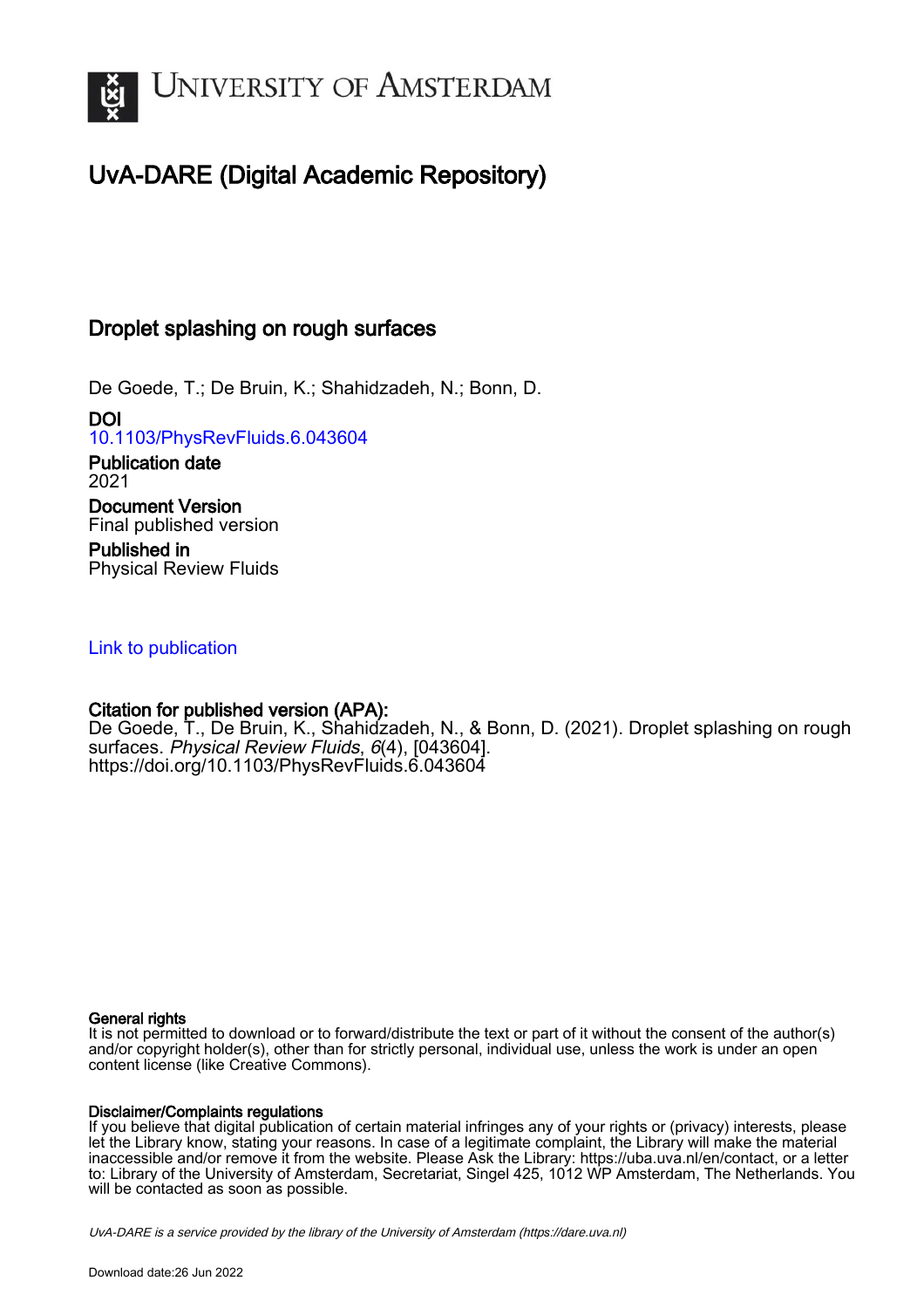#### **Droplet splashing on rough surfaces**

Thijs de Goede  $\odot$ [,](https://orcid.org/0000-0003-0570-2661) Karla de Brui[n](https://orcid.org/0000-0001-8925-1997), Noushine Shahidzadeh, and Daniel Bonn  $\odot$ *van der Waals-Zeeman Institute, Institute of Physics, University of Amsterdam, Science Park 904, 1098 XH Amsterdam, The Netherlands*

(Received 5 November 2020; accepted 2 April 2021; published 28 April 2021)

When a droplet hits a surface fast enough, droplet splashing can occur: Smaller secondary droplets detach from the main droplet during impact. While droplet splashing on smooth surfaces is by now well understood, the surface roughness also affects at which impact velocity a droplet splashes. In this paper, the influence of the surface roughness on droplet splashing is investigated. By changing the root-mean-square roughness of the impacted surface, we show that the droplet splashing velocity is only affected when the droplet roughness is large enough to disrupt the spreading droplet lamella and change the droplet splashing mechanism from corona to prompt splashing. Finally, using Weber and Ohnesorge number scaling models, we also show that the measured splashing velocity for both water and ethanol on surfaces with different roughnesses and water-ethanol mixtures collapses onto a single curve, showing that the droplet splashing velocity on rough surfaces scales with the Ohnesorge number defined with the surface roughness length scale.

DOI: [10.1103/PhysRevFluids.6.043604](https://doi.org/10.1103/PhysRevFluids.6.043604)

#### **I. INTRODUCTION**

Droplet impact upon solid surfaces is a phenomenon of importance to a wide range of applications. If the velocity with which a droplet impinges on a surface is above a critical value called the splashing velocity, the droplet breaks up after impact. Numerous studies on droplet splashing have shown that increasing the surface roughness significantly reduces the splashing velocity  $[1-8]$ . However, a thorough investigation of the relation between surface roughness and splashing is complicated by the many parameters of the problem, and by the characterization of the surface roughness. Different definitions of the roughness are in fact possible, where some authors use either the arithmetic  $(R_a)$  or root-mean-square  $(R_{\text{rms}})$  roughness of the surface [\[2,5\]](#page-9-0), while others have argued that splashing depends on a characteristic slope of the surface profile [\[6\]](#page-9-0), or account for the multiscale roughness of the surface  $[8]$ . In this paper, we will investigate surfaces with a roughness characterized by only a single length scale, which we will characterize with the root-mean-square roughness of the surface.

In addition, recent studies have shown that wettability also influences droplet splashing [\[8,9\]](#page-9-0). In contrast to earlier reports [\[10,11\]](#page-9-0), these studies show that for low wettability surfaces (contact angles  $\theta > 110°$ ), the splashing velocity is lower than for wettable surfaces ( $\theta < 90°$ ). This effect of wettability is important for droplet splashing on rough surfaces as the surface wettability is linked to the surface roughness, especially for low wettability and nonwetting surfaces  $[12,13]$ .

In this paper the influence of the surface roughness on droplet splashing is investigated for Newtonian fluids. By experimentally measuring the splashing velocity for surfaces with a wide range of root-mean-square roughness, we observe a transition in the splashing mechanism when the surface roughness crosses a certain threshold. This threshold is found to also depend on the wetting

<sup>\*</sup>D.Bonn@uva.nl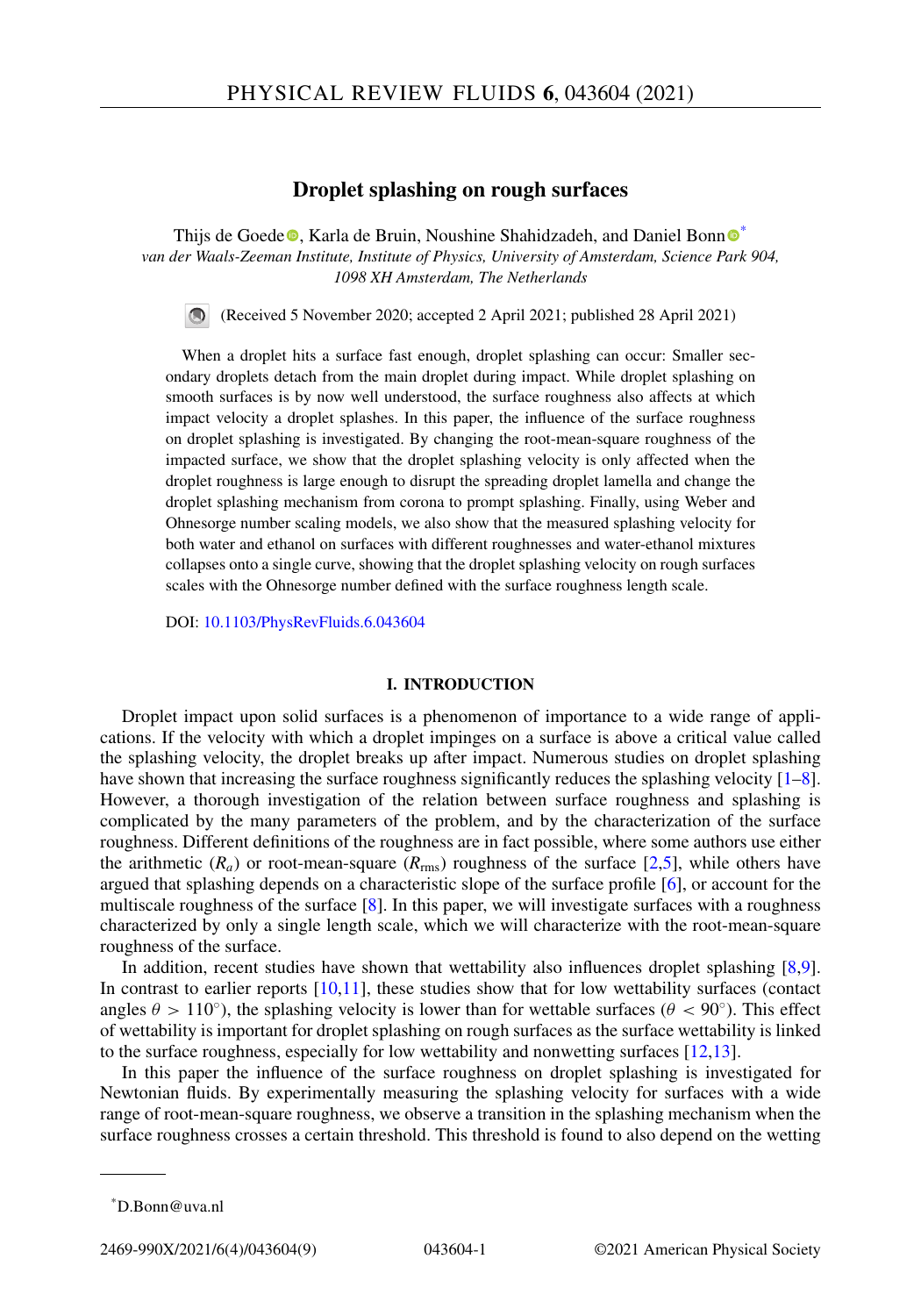| wt $%$<br>ethanol | Density<br>(kg/m <sup>3</sup> ) | Surface tension<br>(mN/m) | Viscosity<br>(mPa s) |
|-------------------|---------------------------------|---------------------------|----------------------|
| $\mathbf{0}$      | 997.0                           | 71.99                     | 0.89                 |
| 5                 | 989.0                           | 56.41                     | 1.228                |
| 10                | 981.9                           | 48.14                     | 1.501                |
| 15                | 975.3                           | 42.72                     | 1.822                |
| 20                | 968.7                           | 37.97                     | 2.142                |
| 40                | 935.3                           | 30.16                     | 2.846                |
| 60                | 891.1                           | 26.23                     | 2.547                |
| 80                | 843.6                           | 23.82                     | 1.881                |
| 100               | 789.3                           | 21.82                     | 1.203                |

TABLE I. Water, ethanol, and ethanol-water mixtures fluid parameters, sorted by ethanol weight percentage (wt %). Sources: Refs. [\[16,17\]](#page-9-0).

properties of the liquid on the solid. This was varied both by using water-ethanol mixtures to tune the surface tension of the fluid, and different solids to tune the surface tension of the solid. We find that below a certain surface roughness, the splashing velocity is independent of surface roughness and can be described by the splashing model of Riboux and Gordillo for smooth surfaces [\[14\]](#page-9-0). Above a critical roughness, the splashing velocity decreases with increasing roughness. We show that a critical Weber scaling model proposed by García-Geijo *et al.* [\[15\]](#page-9-0) adequately describes the relation between the splashing velocity and surface roughness. The Weber number in this scaling represents the balance of inertial to capillary forces. This scaling model therefore does not take the influence of viscosity into account, which we find changes the splashing threshold somewhat. We therefore investigate a heuristic scaling model based on the Ohnesorge number of the fluid at the length scale of the surface roughness. We find that a  $Oh<sup>2/3</sup>$  scaling model works very well in collapsing the data, indicating that the inertial, viscous, and capillary forces are all important for (prompt) splashing. However we cannot provide a theoretical derivation of this scaling, leaving the question of the viscous contribution to the splashing threshold open.

#### **II. MATERIAL AND METHODS**

Droplet splashing was measured by generating droplets from a syringe equipped with a 0.4-mmdiameter needle, where the initial droplet diameter  $D_0$  varied between 1.8 and 2.2 mm depending on the surface tension of the liquid. The impact of these droplets on a surface was measured using a high-speed camera (Phantom Miro M310) at frame rates between 8100 and 32000 frames per second at an optical resolution of around 19  $\mu$ m per pixel. The height of the needle was increased, thus increasing the impact velocity of the droplet, until at least one satellite droplet was formed during impact, which was defined as the onset of splashing. Measurements were repeated six times and splashing velocities averaged over these six measurements. As experimental error, we use the difference between the measured splashing velocity, and the measured impact velocity at the previous investigated drop height, for which splashing did not occur. All experiments were done at atmospheric conditions, with air density, viscosity, and mean free path of the air molecules as reported by Riboux and Gordillo [\[14\]](#page-9-0).

As liquids, nine different water-ethanol mixtures were used. The density, liquid surface tension, and viscosity of these mixtures (given in wt  $\%$  of ethanol) are shown in Table I. For pure water and pure ethanol, the splashing velocity was measured on several surfaces to investigate the influence of surface roughness on droplet splashing.

As surfaces, sandpaper with different grits and (sandblasted) glass slides (Corning Plain Microslides) were used. Their surface roughness was characterized by the root-mean-square roughness *R*rms, as measured using a Keyence VK-X-1000 laser scanning confocal microscope (Fig. [1\)](#page-3-0). The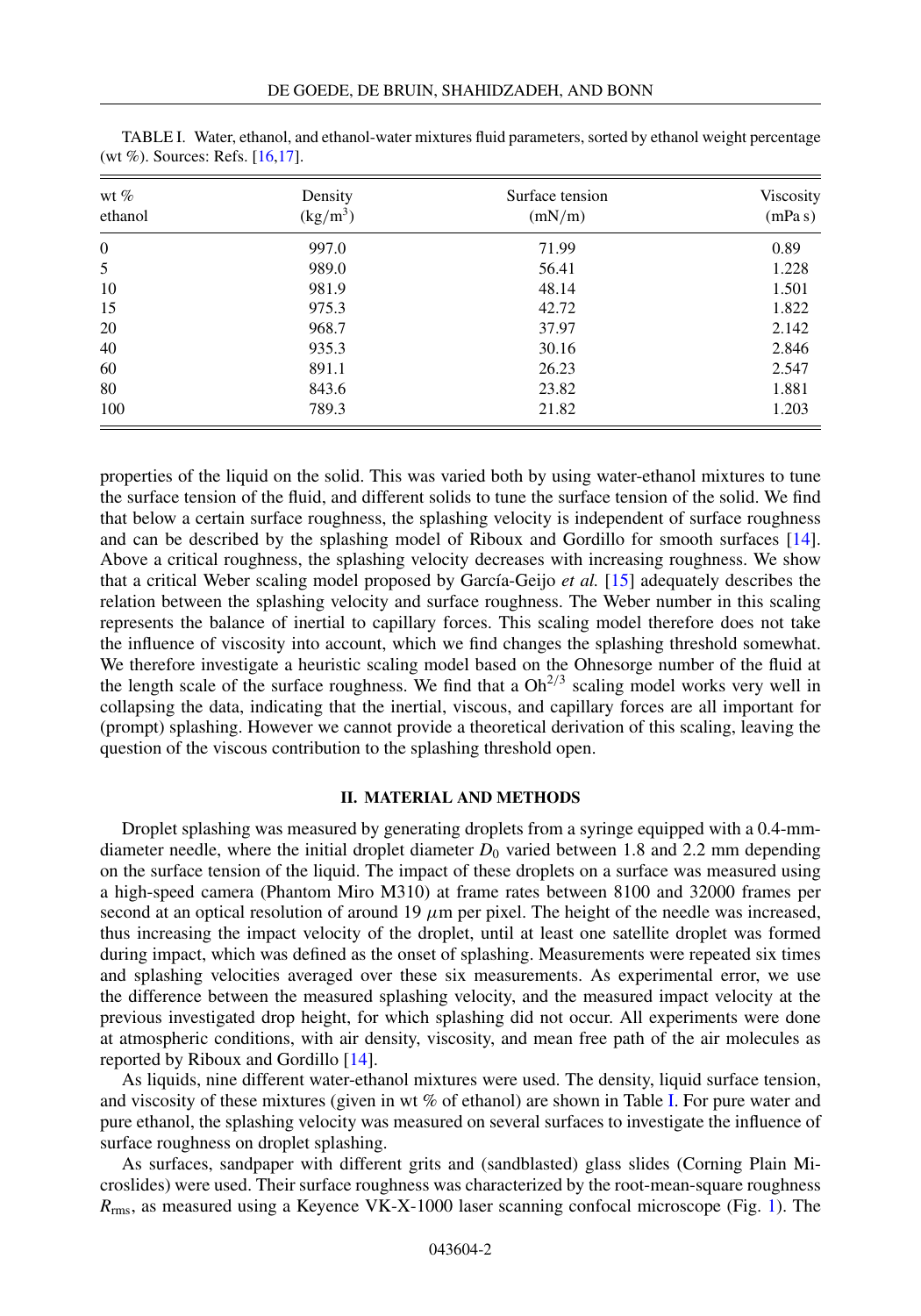<span id="page-3-0"></span>

FIG. 1. Surface roughness profiles of the sandpaper surfaces [(a) grit 2000,  $R_{\text{rms}} = 4.6 \pm 0.3 \mu \text{m}$ ; (b) grit 80,  $R_{\text{rms}} = 78 \pm 7 \ \mu \text{m}$ ] and glass surfaces [(c) smooth,  $R_{\text{rms}} = 0.0075 \pm 0.0006 \ \mu \text{m}$ ; (d) sandblasted,  $R_{\text{rms}} =$  $7 \pm 1 \ \mu$ m] as measured with a Keyence VK-X1000 laser scanning confocal microscope. The surface roughness profiles shown in (c) and (d) are for untreated glass slides. The color coding indicates the height or depth of the peaks and valleys with respect to a reference plane of the roughness profile, with the legend shown in the top left of each image.

root-mean-square roughness of the sandpaper lies between  $4.6 \pm 0.3$  and  $78 \pm 7 \mu$ m [Figs. 1(a) and  $1(b)$ ]. The glass slides were either completely smooth [Fig.  $1(c)$ ] or sandblasted with different sand particle sizes [Fig. 1(d)], giving a measured range of root-mean-square roughness between  $0.0075 \pm 0.0006$  and  $7 \pm 1$   $\mu$ m.

To investigate the influence of surface wettability, glass slides of different roughnesses were silanized to decrease their surface wettability [\[18\]](#page-9-0). For all surfaces in this study, the macroscopic contact angle of water was measured for the sandpaper and untreated and silanized glass slides using the sessile drop method [\[19,20\]](#page-9-0).

#### **III. RESULTS AND DISCUSSION**

#### **A. Splashing mechanism**

Figure [2](#page-4-0) shows splashing of an ethanol droplet impacting a smooth silanized glass slide [Fig. [2\(a\)\]](#page-4-0) and the sandpaper with the largest grit size [Fig. [2\(b\)\]](#page-4-0) [\[21\]](#page-9-0). Comparing the two image sequences shows the difference in splashing mechanism for smooth and rough surfaces. For smooth surfaces [Fig. [2\(a\)\]](#page-4-0), a corona splash occurs, where the satellite droplets detach at the edge of the lifted liquid lamella. Corona splashing on smooth surfaces can be described by the splashing model of Riboux and Gordillo [\[14\]](#page-9-0), who predict the splashing velocity of droplet splashing on smooth surfaces by also considering the properties of the surrounding air. For rough surfaces, a different splashing mechanism is observed. Instead of the formation of a lamella that radially spreads outwards, liquid fingers seem to form that subsequently break up into smaller droplets [Fig.  $2(b)$ ],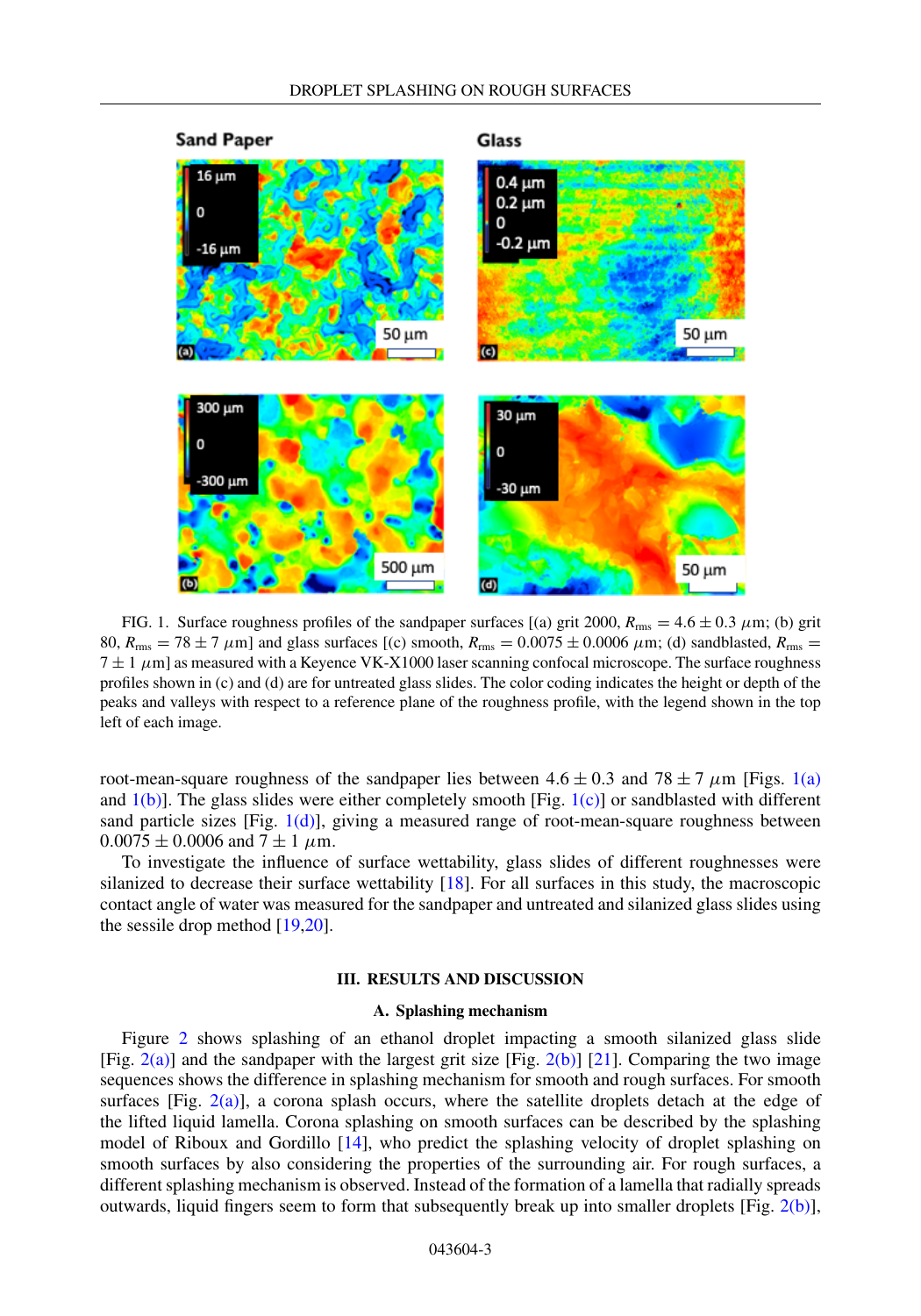<span id="page-4-0"></span>

FIG. 2. High-speed images of an ethanol droplet impacting (a) a smooth silanized glass slide ( $R_{\text{rms}}$  =  $0.03 \pm 0.03 \ \mu$ m) and (b) grit 80 sandpaper ( $R_{\text{rms}} = 78 \pm 7 \ \mu$ m) (b) at the same impact velocity ( $v > v_{\text{sp}}$ ). For the smooth surface, satellite droplets are formed from the rim of the lifted sheet of liquid (corona splash), whereas for rough surfaces the satellite droplets are formed from fingerlike structures (prompt splash).

which is known as prompt splashing. The definition of the "prompt splash" is that when a droplet impacts a (rough) surface, there is generation of small satellite droplets at the three-phase contact line. This usually happens at early times in the spreading process of the drop, when the liquid has a high outward velocity. Therefore, these images suggest that a transition takes place in the splashing mechanism when the surface roughness is increased.

Figure 3 shows the splashing velocity of ethanol as a function of the surface roughness. For ethanol, the splashing velocity seems to be constant up until a certain root-mean-square roughness  $(∼3-4 μm)$ , after which the splashing velocity decreases with increasing roughness. Comparing the data with the splashing velocity for stainless steel (downward purple triangle) and parafilm

![](_page_4_Figure_5.jpeg)

FIG. 3. Measured splashing velocity as function of the surface roughness plotted on a log-log scale for ethanol impacting sandpaper (blue circles), and untreated (yellow squares) and silanized (green diamonds) glass slides. The red line gives the theoretical prediction for corona splashing [\[14\]](#page-9-0). The splashing velocity measurements for ethanol impacting stainless steel (purple downward triangle) and parafilm (open brown circle) from the study of de Goede *et al.* [\[10\]](#page-9-0) are added for comparison. The vertical gray dashed line shows the transition roughness calculated with Eq. [\(2\)](#page-8-0).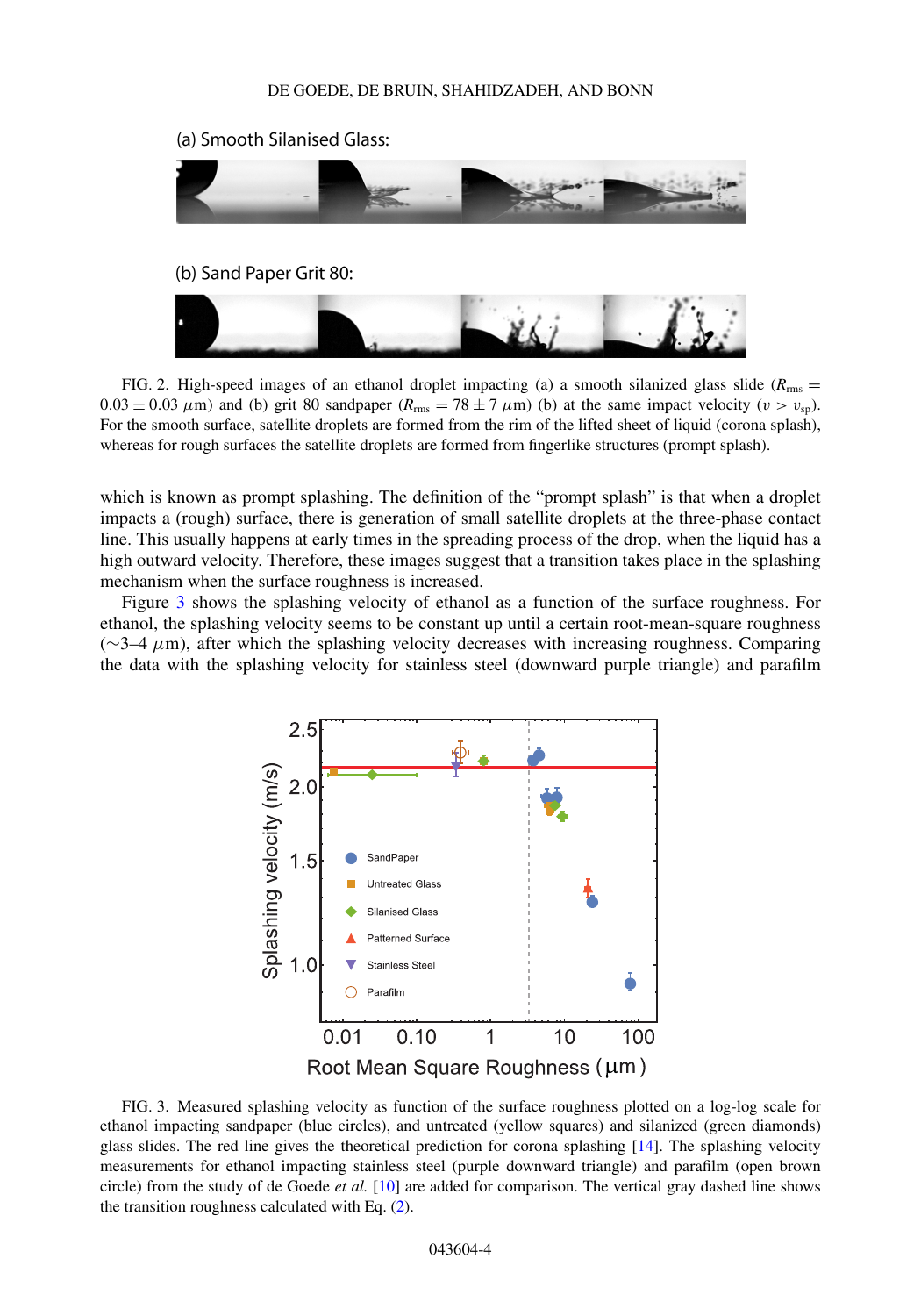<span id="page-5-0"></span>![](_page_5_Figure_1.jpeg)

FIG. 4. (a) Measured splashing velocity of water and ethanol for different surface roughnesses on sandpaper, and untreated and silanized glass slides plotted on a log-log scale. The dashed lines give the theoretical prediction for corona splashing [\[14\]](#page-9-0). No splashing was observed for droplet impact on the smooth untreated glass surface. (b) Measured contact angles of water as a function of the root-mean-square roughness of the sandpaper (blue circles), and untreated (yellow squares) and silanized glass slides (green diamonds). The contact angle of parafilm from Ref. [\[10\]](#page-9-0) (red square) is added to this graph as well.

(open brown circle) from de Goede *et al.* [\[10\]](#page-9-0) shows a good agreement. Furthermore, no significant difference in the roughness dependence of the splashing velocity is observed between the sandpaper (blue circles), and untreated (yellow squares) and silanized (green diamonds) glass slides. As ethanol has a low liquid surface tension and therefore fully wets all surfaces ( $\theta = 0^\circ$ ), this does not rule out a surface wettability dependence.

Comparing the measured splashing velocity with the prediction by Riboux and Gordillo for corona splashing  $[14]$  (red line in Fig. [3\)](#page-4-0) shows that for surface roughnesses below  $4 \mu m$ , the splashing velocity is predicted very well by this model. The change in the dependence of the splashing velocity on the surface roughness happens simultaneously with the change in the splashing mechanism from corona to prompt splashing (Fig. [2\)](#page-4-0). Below the "critical" root-mean-square roughness ( $∼4 \mu m$ ), corona splashing is observed. Therefore, it seems that the surface roughness is too small to significantly affect the spreading lamella of the droplet, and corona splashing occurs, explaining the good agreement between the measurements and the theoretical splashing model.

When the roughness exceeds 4  $\mu$ m, it starts to affect the liquid flow on the surface and breaks up the lamella into the fingerlike structures observed in Fig.  $2(b)$ , which also influences the splashing velocity.

#### **B. Surface wettability**

In order to investigate the influence of wettability, we switch to a higher surface tension liquid, i.e., water. Figure 4 shows the splashing velocity of water droplets compared to the ethanol drops as a function of surface roughness for various types of surfaces. All measured splashing velocities for water are significantly lower compared to the prediction of the splashing model of Riboux and Gordillo. In fact, this prediction is higher than the highest impact velocity experimentally accessible to us (∼4 m/s). As a result of this upper bound, no droplet splashing is observed for pure water on the smooth untreated glass slide within the velocity range investigated in this study. The water drops we measured did not show a corona splash; the largest height from which water drops were dropped was 1.3 m, for larger heights the air currents in the laboratory interfere with the measurements. Experiments with higher speeds are of course possible, but require extra precautions. We underline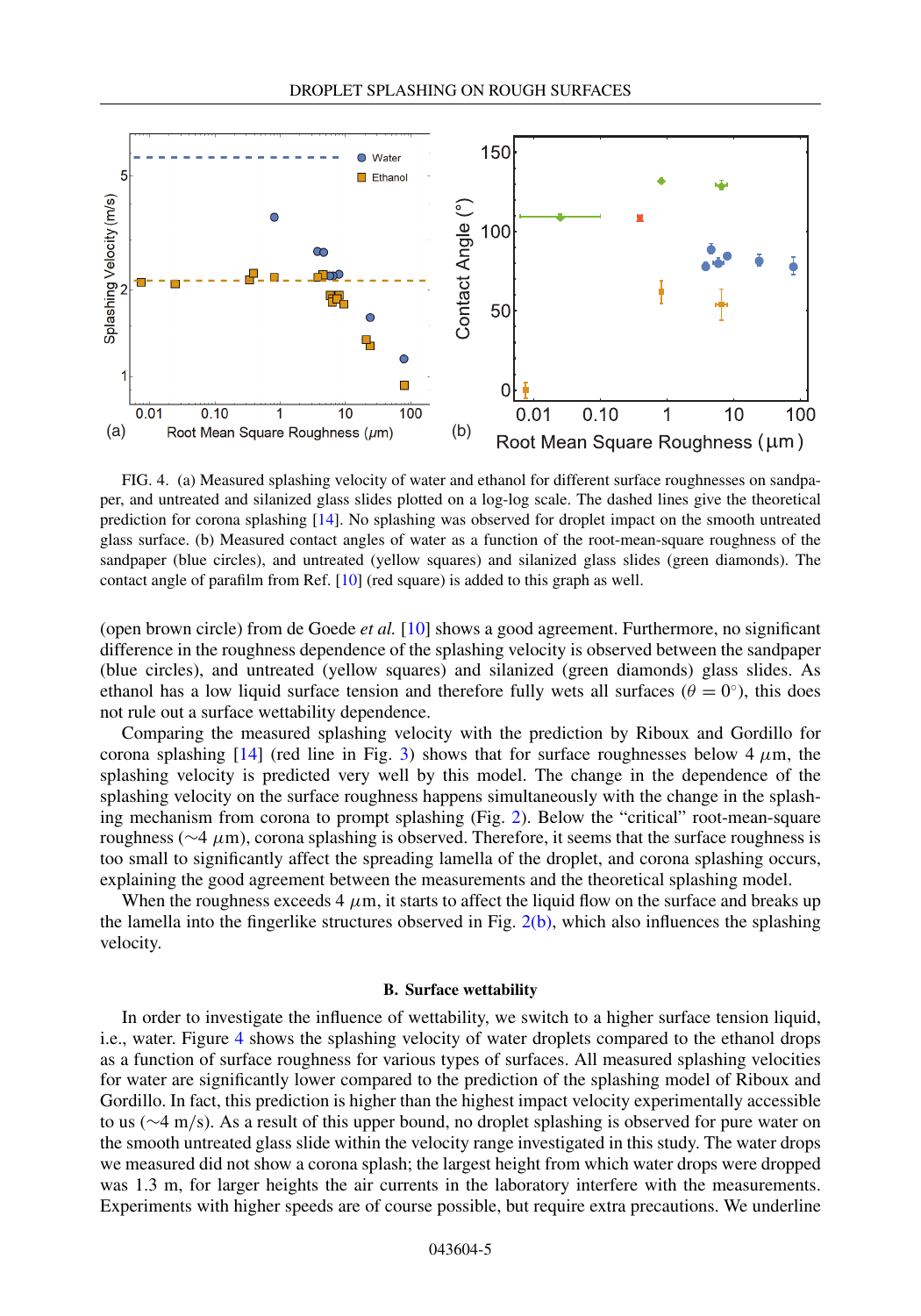<span id="page-6-0"></span>once more that the splashing on smooth surfaces is well described by the Riboux-Gordillo (RG) description, and we define the critical roughness of the surface as the smallest roughness for which a deviation from the RG predictions is observed. From the data, this appears to be quite unambiguous.

We find that the splashing velocity of water on the silanized glass slides is significantly lower compared to the water splashing velocity on the untreated glass slides. The measurements show that this difference in splashing velocity between the two types of glass slides decreases with increasing roughness, where it becomes comparable to the measured splashing velocity for water on sandpaper. Comparing the measured contact angle of these three surfaces  $[Fig. 4(b)]$  $[Fig. 4(b)]$  shows that the contact angle range varies from fully wetting (the smooth untreated glass slide) to around  $135^\circ$  for the rough silanized glass slides. The contact angle measurements of both the untreated and silanized glass slides show a relation between surface roughness and surface wettability: By increasing the surface roughness of the glass slides the contact angle of the surface also increases. It is possible that is due to a transition from the liquid being in contact with the whole surface (Wenzel state) to a state where the "mountains" of the surface roughness act as a Fakir's bed on which the droplet rests (Cassie-Baxter state). However, whether the Wenzel to Cassie-Baxter transition indeed takes places cannot be determined with the measurements shown here and is beyond the scope of this study. For the sandpaper, the contact angle decreases a little with increasing surface roughness, in agreement with the hypothesis that these measurements are in the Wenzel state.

These results are in agreement with the recent study of Quetzeri *et al.* [\[9\]](#page-9-0), who showed that the surface wettability starts to have an influence when the surface becomes hydrophobic ( $\theta > 90°$ ). This effect of surface wettability was not observed in the study of de Goede *et al.* [\[10\]](#page-9-0), as the highest measured contact angle there was on the order of 90◦. For the liquid-surface combination (5 wt % ethanol mixture impacting parafilm) used in that study, a lower splashing velocity is observed (Fig. 3 of Ref. [\[10\]](#page-9-0)), but the difference is within the error margin originating from the used setup. We conjecture that low surface wettability influences droplet splashing by changing the liquid droplet's shape at the contact line, which most likely changes the interaction between the surrounding air and the liquid when splashing occurs. However, with the measurements presented here, a definite conclusion cannot be given on how exactly surface wettability influences droplet splashing in the low wettability regime. For the remainder of this study, we consider liquid-surface combinations that correspond to good wettability to minimize the influence of low surface wettability on droplet splashing.

#### **C. Splashing scaling models**

Our observation that the splashing velocity depends on surface roughness above a critical roughness corresponding to the transition from corona to prompt splashing suggests that the fingerlike breakup of the droplet is most likely caused by the droplet pushing itself into the "valleys" of the surface roughness, and then ejecting a liquid finger when it encounters a "mountain." García-Geijo and collaborators [\[15\]](#page-9-0) used this idea to explain prompt splashing in the low Ohnesorge number limit: When the surface roughness becomes comparable to the thickness of the spreading lamella *Ht* on top of the surface, the droplet can push itself into the surface roughness if the impact velocity is high enough and the droplet's inertial forces are strong enough to overcome the resisting capillary pressure of the surface. In this case, the spreading lamella of the droplet breaks up and results in the change of the splashing mechanism from corona to prompt splashing. With this idea, García-Geijo *et al.* were able to relate the critical Weber number (We<sub>c</sub> =  $\frac{\rho D_0 v_{sp}}{2\sigma}$ ) of the droplet at the moment of splashing to a length scale ratio of the surface roughness and the initial radius  $(D_0/2)$  of the droplet:

$$
\text{We}_c \geqslant K_2 (8 \cos \theta_0)^{3/5} \left( \frac{2R_{\text{rms}}}{D_0} \right)^{-3/5},\tag{1}
$$

where  $K_2$  is a order unity constant and  $\theta_0$  the static contact angle between the liquid and smooth surface. In Fig. [5\(a\)](#page-7-0) we calculate the critical Weber number and length scale ratio corresponding to our experimental results for water (blue circles) and ethanol (yellow squares), revealing that they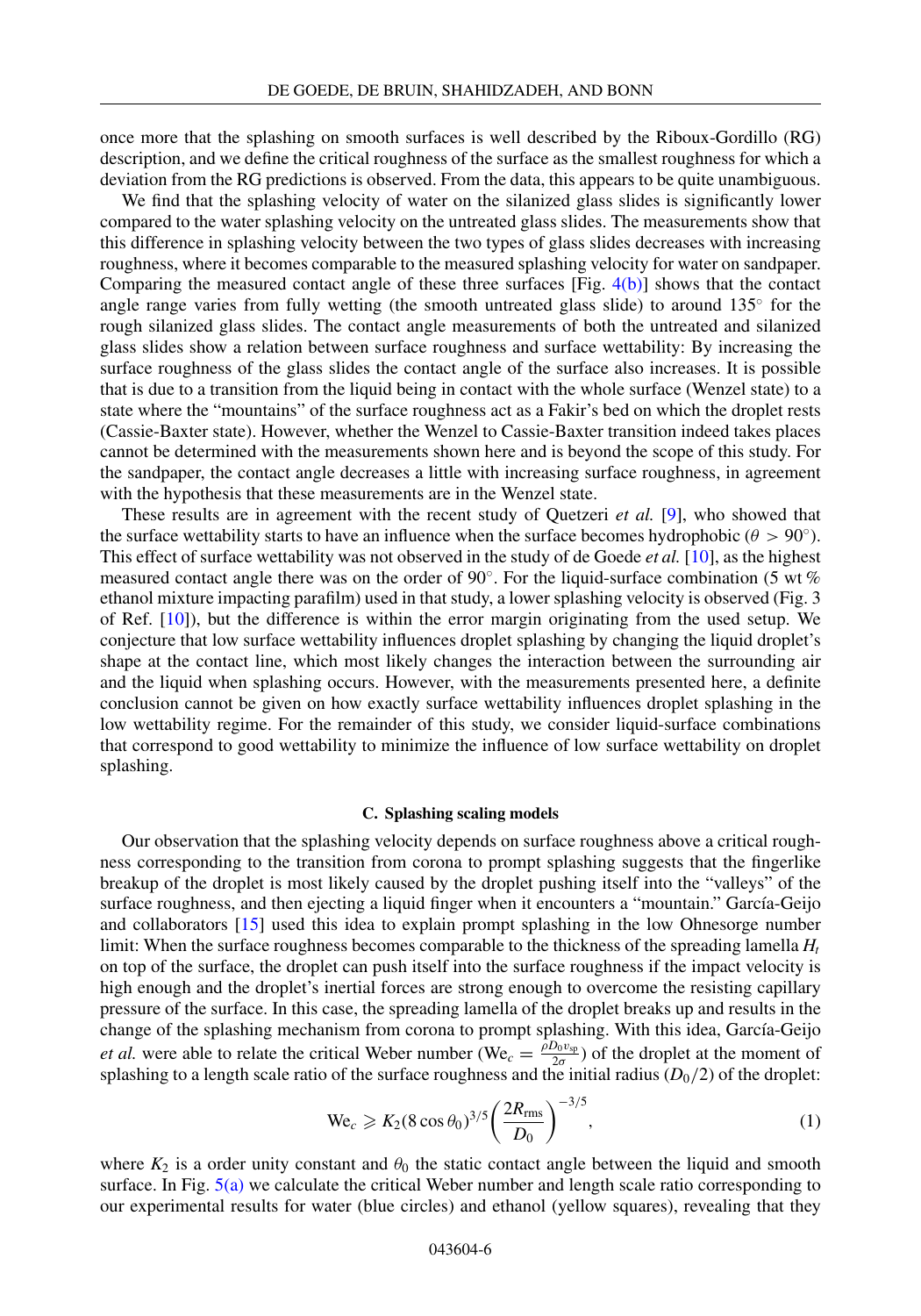<span id="page-7-0"></span>![](_page_7_Figure_1.jpeg)

FIG. 5. (a) Calculated critical Weber number as a function of 2*R*rms/*D*<sup>0</sup> for the water (blue circles) and ethanol (yellow squares) measurements shown in Figs.  $3(a)$  and  $3(b)$ , together with measurements of water-ethanol mixtures on rough glass (brown pentagons). Data for water-ethanol mixtures on stainless steel (downward green triangles), parafilm (upward red triangles), and smooth glass (purple diamonds) from de Goede *et al.* [\[10\]](#page-9-0) are included. The red and green solid lines are the critical Weber numbers calculated using the splashing model of Riboux and Gordillo [\[14\]](#page-9-0) for water and ethanol, respectively. The black dashed line is given by  $\text{We}_c \geqslant K_2(\cos \theta_0) (2R_{\text{rms}}/D_0)^{-3/5}$  [Eq. [\(1\)](#page-6-0)]. (b) Ratio  $v_{sp}/v_{RG}$  as a function of the Ohnesorge number with  $R_{\text{rms}}$  as the characteristic length scale  $Oh(R_{\text{rms}})$  for the water and ethanol measurements on different surfaces (blue circles and yellow squares, respectively) and water-ethanol mixtures on a rough glass slide (brown pentagons). Data for water-ethanol mixtures on stainless steel (green triangles), smooth glass (purple diamonds), and parafilm (red triangles) from de Goede *et al.* [\[10\]](#page-9-0) are included. The red line gives the prediction of the splashing model of Riboux and Gordillo, and the black line is the best fit of  $Oh<sup>2/3</sup>$ .

roughly collapse onto the same curve. Similar to the direct measurements of the splashing velocity, the experimentally determined critical Weber number remains independent of the length scale ratio up until  $\frac{2R_{\text{rms}}}{D_{\text{Q}}} \approx 0.004$ , after which both the water and ethanol data again decrease with increasing 2*R*rms/*D*0. Fitting Eq. [\(1\)](#page-6-0) using the least-squares method to the critical Weber number above the critical length scale ratio shows that the model of García-Geijo *et al.* predicts the power-law decrease in the critical Weber number relatively well (black dashed line in Fig. [3\)](#page-4-0). As we do not know  $\theta_0$ for the sandpaper surfaces,  $K_2(8\cos\theta_0)^{3/5}$  is used as the fitting parameter for both the glass and sandpaper surfaces in this study, for which we find an average value of  $5.2 \pm 0.3$ .

The splashing data of water-ethanol mixtures on glass (purple diamonds), stainless steel (green downward triangles), and parafilm (red upward triangles) surfaces from the study of de Goede *et al.*  $[10]$  were added to Fig. 5(a). These measurements do not seem to fully collapse on the same curve as the splashing velocity measurements from the present study: The critical Weber number seems to still increase with increasing surface tension. Calculating the critical Weber number using the splashing model of Riboux and Gordillo, the value We*<sup>c</sup>* for water [red line in Fig. 5(a)] is much higher compared to the value of ethanol [green line in Fig. 5(a)], suggesting that the differences among We*<sup>c</sup>* values for the water-ethanol mixtures therefore are caused by differences in the surface tension. We find similar differences when investigating water-ethanol mixtures on a rough glass slide.

The experimental results also show that the surface roughness at which the splashing mechanism transition takes place is dependent on the surface tension of the liquid. This is explained by the scaling model of García-Geijo *et al.* [\[15\]](#page-9-0), as a higher liquid surface tension increases the capillary pressure that the droplet's inertial forces need to overcome. It is possible to determine this "transition roughness"  $R_c$  for water and ethanol by calculating the roughness at the intersection between the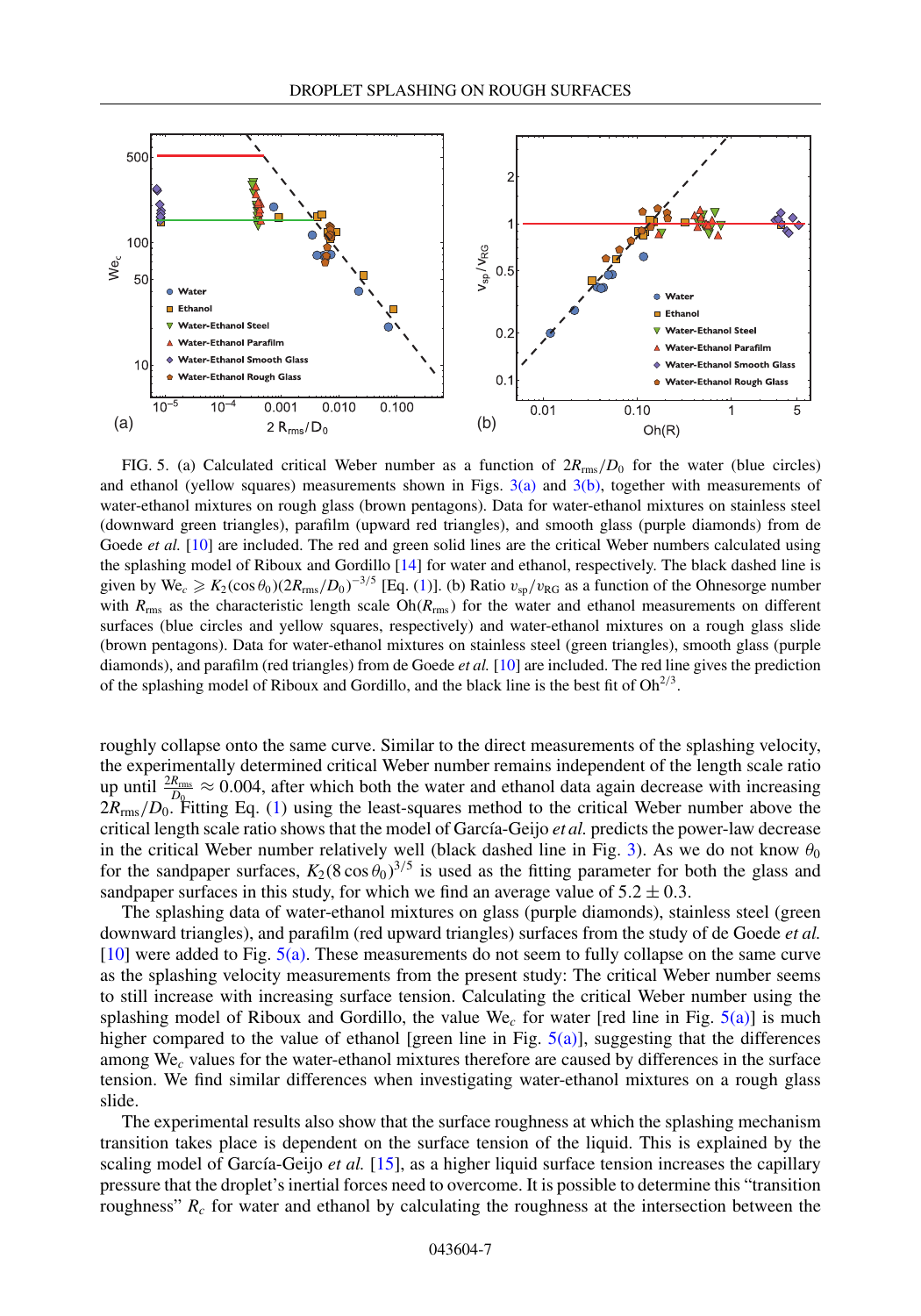<span id="page-8-0"></span>best fit of Eq. [\(1\)](#page-6-0), and the critical Weber number determined from the splashing model of smooth surfaces [\[14\]](#page-9-0):

$$
R_c = \frac{D_0}{2} \left(\frac{\text{We}_c}{5.3}\right)^{-5/3}.
$$
 (2)

For ethanol, this calculated roughness is  $3.3 \mu$ m and agrees very well with the moment the measured splashing velocity of ethanol starts to decrease with increasing surface roughness (gray dashed line in Fig. [3\)](#page-4-0). The transition roughness for water (0.53  $\mu$ m) is higher than the transition roughness expected from the intersection between a line through the experimental results and the red horizontal line, which is around 0.1  $\mu$ m. In any case, this calculated roughness is lower than the lowest surface roughness for which the splashing of water was measured experimentally. The rough agreement between theory and experiments could indicate that the capillary pressure caused by the surface roughness could play a role in how a droplet splashes.

Although the critical Weber number scaling model of García-Geijo *et al.* works relatively well, it does not fully collapse the data onto a single curve as we have shown above. The problem with using the Weber number is that it neglects the liquid viscosity, which has a significant influence on droplet splashing, such as in the splashing model of Riboux and Gordillo used here. To fully understand droplet splashing on rough surfaces, the liquid viscosity also has to be incorporated.

To do this, we define a velocity ratio given by the measured splashing velocity and the theoretical prediction of the splashing model of Riboux and Gordillo [\[14\]](#page-9-0). As was shown that this model accurately predicts corona splashing when the surface is smooth enough, the velocity ratio will be equal to one for corona splashing and decrease when the surface roughness starts to change the splashing mechanism into prompt splashing. To incorporate the influence of the fluid parameters (liquid density, surface tension, and viscosity) we use the Ohnesorge number (Oh =  $\eta/\sqrt{\rho\sigma L}$ ), where  $\eta$  is the viscosity,  $\rho$  the density,  $\sigma$  the surface tension, and *L* the typical length scale of the system. As prompt splashing of the liquid is likely caused by the surface roughness, we use the root-mean-square roughness *R*rms as the length scale. When the velocity ratio and the Ohnesorge number are determined from the same experimental data that were also used to test the scaling model of García-Geijo *et al.*, we find that all the experimental data collapse onto a single curve [Fig. [5\(b\)\]](#page-7-0). Again, a transition between two regimes can be found, where the velocity ratio increases with Ohnesorge number until it reaches unity (red line) around Oh  $\approx 0.15$ , above which the velocity ratio is independent of the Ohnesorge number. Fitting the experimental velocity ratio using the least-squares method shows that the velocity ratio increases with  $Oh^{2/3}$ , or  $R_{rms}^{-1/3}$ , until it reaches unity.

While our Ohnesorge scaling model is an excellent fit to the experimental data, it lacks theoretical support. It is also important to note that the influence of the surrounding air has not been investigated in this study. The surrounding air (pressure) not only has an influence on corona splashing but also on prompt splashing, which can be influenced by changing the atmospheric pressure [\[5\]](#page-9-0).

#### **IV. CONCLUSIONS**

In this paper, we investigated the influence of the surface roughness on droplet splashing. By changing the root-mean-square roughness of the impacted surface, we showed that the droplet splashing velocity is only affected when the droplet roughness is large enough to change to disrupt the spreading droplet lamella and change the droplet splashing mechanism from corona to prompt splashing. Finally, using Weber and Ohnesorge number scaling models, we have shown that the measured splashing velocity for both the water and ethanol on different surface roughness and water-ethanol mixtures collapses on a single curve, showing that the splashing velocity on rough surfaces scales with  $Oh<sup>2/3</sup>$  at atmospheric pressures.

These results suggest that it is possible, using the roughness of the surface, to determine whether corona splashing or prompt splashing will occur, and whether the splashing model for smooth surfaces can be applied. For the prompt splashing regime, we show that an Ohnesorge scaling with